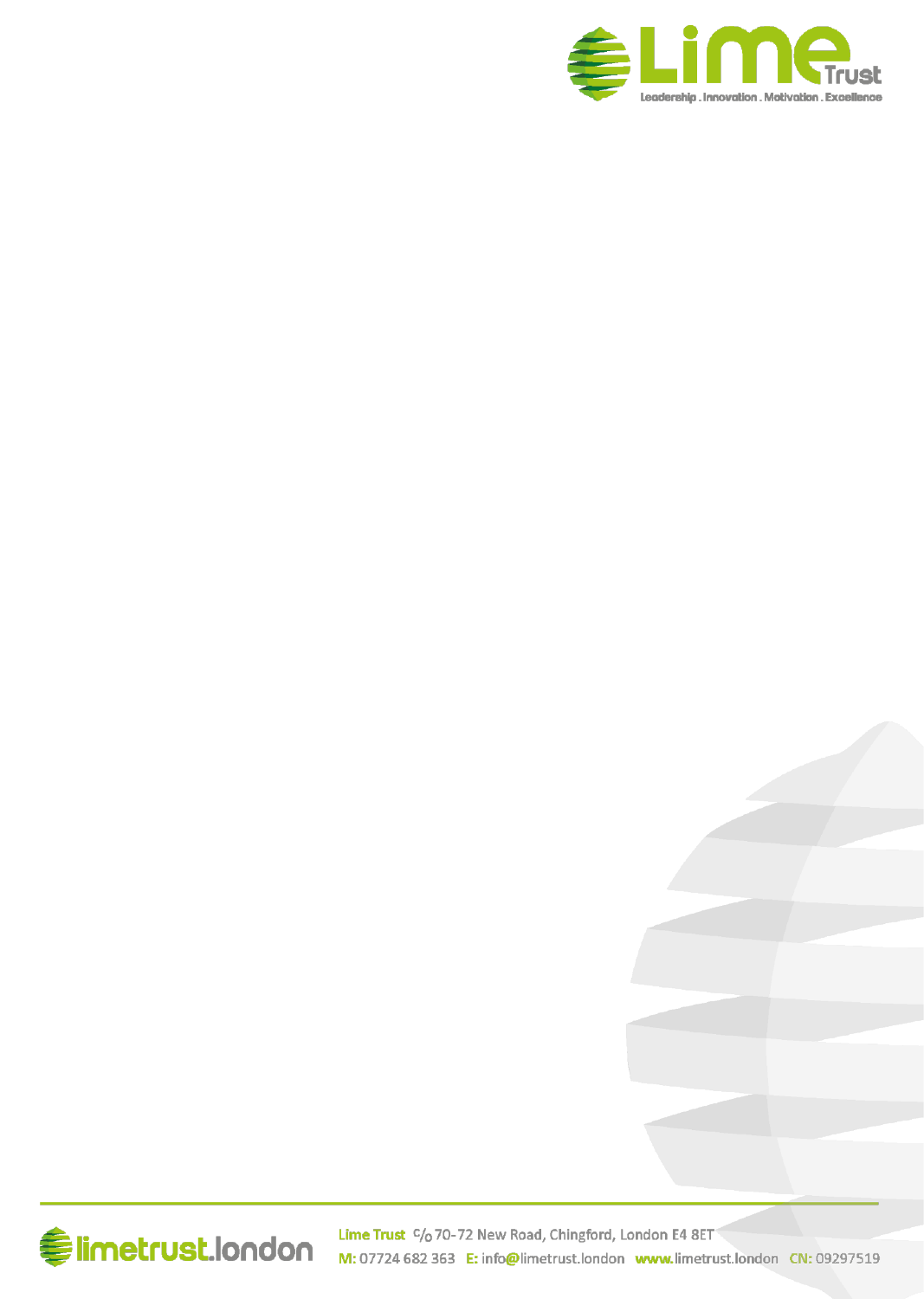**Remote Learning Policy Lime Academy Hornbeam** 

Date: **September** 2021

Review date: **October** 2022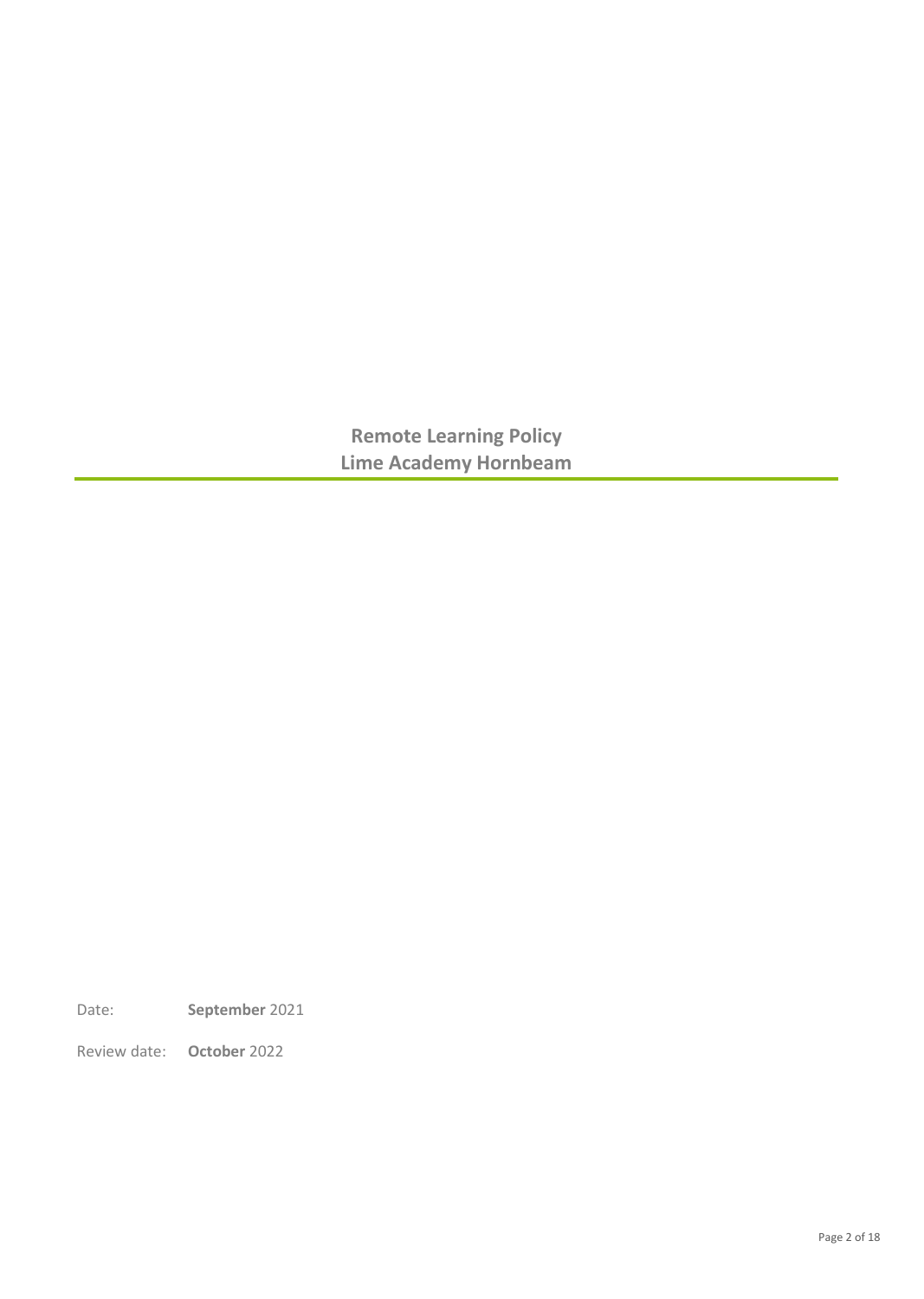# **Remote Learning Policy**

#### **Purpose**

Due to unprecedented times as a result of the COVID-19 pandemic, the majority of Schools/Academies in the UK have had periods of closure and/or have reduced numbers in order to maintain a safe learning environment however, Lime Academy Hornbeam has remained open.

Meeting the needs of our pupils, while keeping everyone safe continues to be our main objective.

As a result of the potential reduction in numbers of pupils attending Lime Academy Hornbeam and other settings due to self-isolation, of staff and pupils, we are developing a system of remote learning. This is to enable every pupil to have the opportunity to continue with education during these unusual times.

This system of remote learning could also be used for the settings general duty to meet the learning needs of pupils with medical conditions, offering a long term, supportive solution to ensuring access to high quality education- it also allows our teachers who have to self-isolate or shield to continue to support our pupils when they are well and able to do so.

*This policy is produced in consultation with local special schools' heads, the Local Authority (under their 15 day duty – Supporting pupils with Medical needs) and the Trust. As a result, this policy is shared between the local area special School/Academies including SEMH & AP, and the Local Authority*

- 1.1. The purpose of this remote learning policy is to:
	- Ensure a shared understanding of what remote learning is
	- Ensure consistency in the approach to remote learning
	- Set out expectations for all members of the Lime Academy Hornbeam community with regards to remote learning.
	- Provide appropriate guidelines for GDPR
	- Reduce disruption to pupil's education and the delivery of the curriculum, so that every pupil has access to high quality learning resources, including the post 15 day medical needs provision.
	- Ensure that safeguarding measures are continued during remote learning, including robust understanding of E-Safety
	- Ensure all pupils have the provision they need to complete their work to the best of their ability, and to support emotional, social and health wellbeing during periods of remote learning.
	- Ensure parent and carers are fully aware of the support available to maintain educational outcomes during periods of non-attendance at school

Remote Learning will be available;

- When a pupil self isolates for 10 days, and is well
- When a bubble is asked to self-isolate
- When the school is partially or fully closed to pupils
- When a child has to shield due to being Extremely Clinically Vulnerable (ECV)

Families can expect to be sent a link to the remote learning platform with simple instructions of how to use and which colour route to take.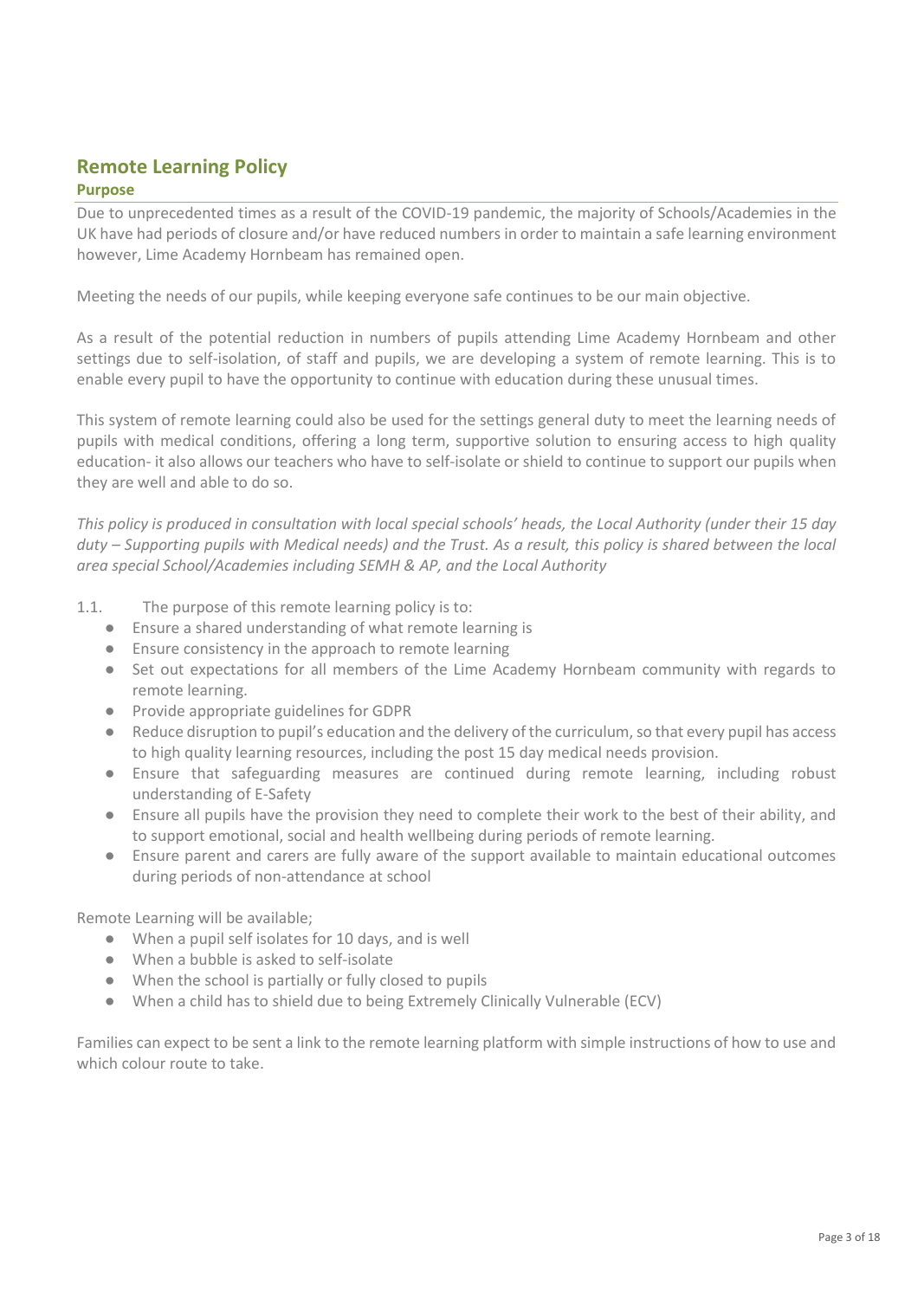#### **Application of the policy**

#### **Roles and Responsibilities**

- 2.1. The **Headteacher** and **Senior Leadership Team (SLT)** are responsible for:
	- Ensuring that staff, parents and pupils adhere to the relevant policies at all times.
	- Ensuring that there are arrangements in place for identifying, evaluating, and managing the risks associated with remote learning.
	- Ensuring that there are arrangements in place for monitoring incidents associated with remote learning.
	- Overseeing that the Academy has the resources necessary to action the procedures in this policy.
	- Reviewing the effectiveness of this policy on an annual basis and communicating any changes to staff, parents, and pupils.
	- Arranging any additional training staff may require to support pupils during the period of remote learning.
	- Conducting reviews on a weekly basis of the remote learning arrangements to ensure delivery of pupils' education.

#### 2.2. The **Health and Safety Lead** is responsible for:

- Ensuring that the relevant health and safety risk assessments are carried out within the agreed timeframes.
- Putting procedures and systems of learning into practice, which are designed to eliminate or reduce the risks associated with remote learning linked to safeguarding.
- Ensuring that pupils identified as being at risk are provided with necessary information and instruction, or parents and carers advise.
- Managing the effectiveness of health and safety measures using the local reporting systems for recording incidents.

#### 2.3. The **Data Protection Officer** is responsible for:

- Overseeing that all School/Academy-owned electronic devices used for remote learning have adequate anti-virus software and malware protection.
- Ensuring all staff, parents, and pupils are aware of the data protection principles outlined in the GDPR in relation to remote and on line requirements.
- Ensuring that all computer programs used for remote learning are compliant with the GDPR and the Data Protection Act 2018.

#### 2.4. The **DSL** is responsible for:

- Attending and arranging, where necessary, any safeguarding meetings that occur during the remote learning period.
- Liaising with the Trust ICT support to ensure that all technology used for remote learning is suitable for its purpose and will protect pupils online.
- Identifying vulnerable pupils who may be at risk if they are learning remotely.
- Ensuring that child protection plans are enforced while the pupil is learning remotely and liaising with the Headteacher and other organisations to make alternate arrangements for pupils that might include contacts for those who are at a high risk, in cooperation with social care.
- Identifying the level of support or intervention required while pupils learn remotely and ensuring appropriate measures are planned with parents and carers.
- Liaising with relevant individuals to ensure vulnerable pupils receive the support required during the period of remote working ensuring all safeguarding incidents are adequately recorded and reported.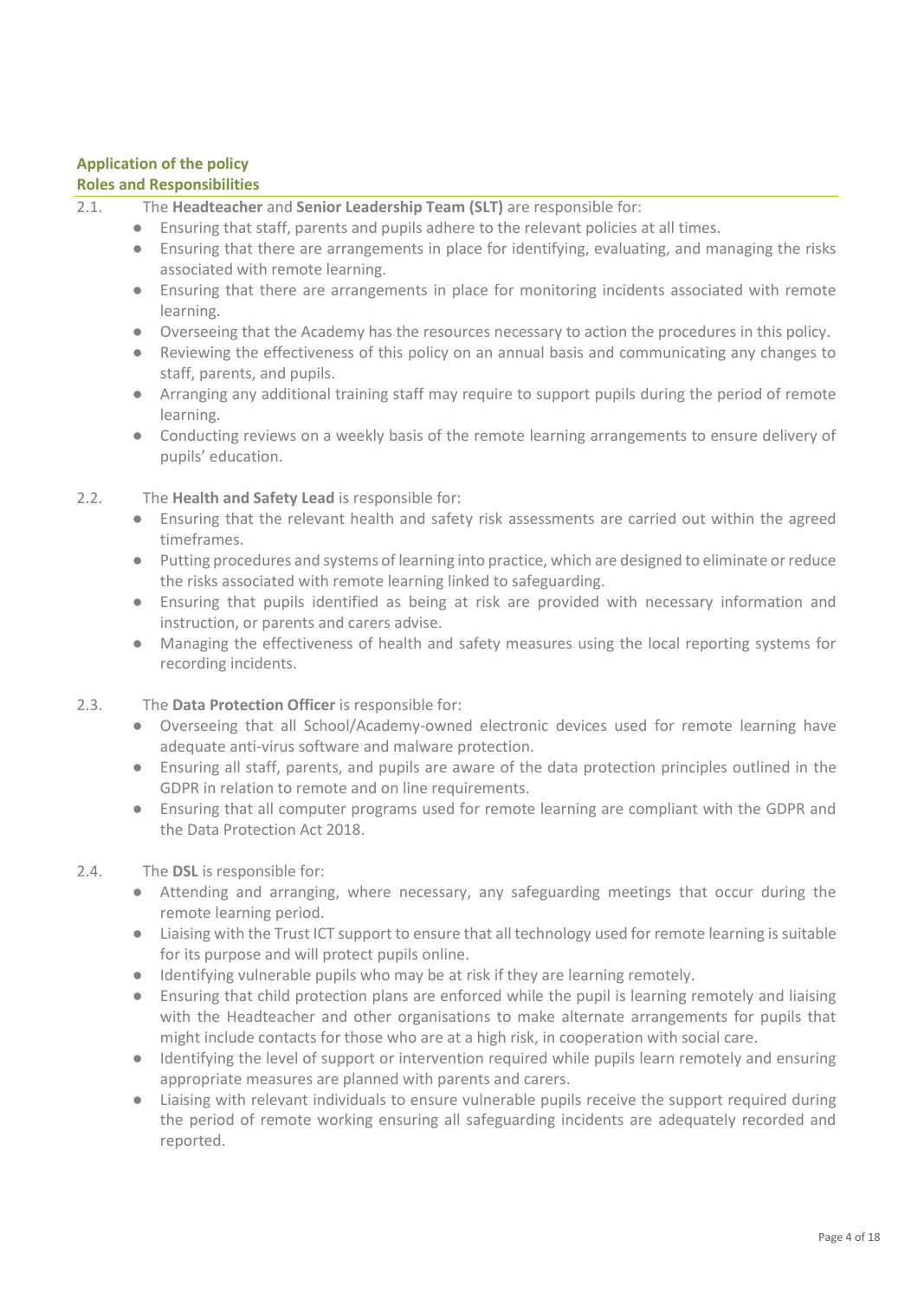- 2.5. **The Trust ICT Service** is responsible for:
	- Ensuring that all Academy-owned devices used for remote learning have suitable anti-virus software installed, have a secure connection, can recover lost work, and allow for audio and visual material to be recorded, where required.
	- Ensuring that any programs or networks used for remote learning can effectively support a large number of users at one time, where required.
	- Working with the Teaching and Learning Lead, teaching staff to ensure that the equipment and technology used for learning remotely is accessible to all pupils and staff or can support parents and carers supporting education at home.

#### 2.6. **Staff members** are responsible for:

- Adhering to this policy at all times during periods of remote learning.
- Reporting any health and safety incidents to the Health and Safety Lead and follow guidance.
- Reporting any safeguarding incidents to the DSL.
- Taking part in any training to meet the requirements of this policy, including training on how to use the necessary electronic equipment and software.
- Reporting any dangers or potential dangers they identify, as well as any concerns they may have about remote learning, to the Headteacher.
- Reporting any defects on Academy-owned equipment used for remote learning to an ICT Technician.

#### 2.7. **Parents and Carers** are responsible for:

- Adhering to this policy at all times during periods of remote learning.
- Ensuring their child is available to learn remotely at times scheduled by the Academy.
- Reporting any technical issues to the Lime Academy Hornbeam as soon as possible.
- Ensuring that their child has access to remote learning material during the times set out.
- Reporting any absence before the session has begun.
- Ensuring their child uses the equipment and technology used for remote learning as intended.
- Adhering to the set rules by Lime Academy Hornbeam.
- 2.8. **Teachers** are responsible for:
	- Teachers must be available between 8:30 am- 3:30 pm at their school specific times. If they are unable to work for any reason during this time, for example due to sickness or caring for a dependent, they should report this using the normal absence procedure.
	- Setting work/learning activities appropriate to the needs of pupils.
	- Allocated pupils they need to provide work for, including if they may need to cover for other classes.
	- The amount of work/activities they need to provide to meet the needs of pupils.
	- How they should coordinate with other Teachers to ensure consistency.
	- Providing feedback on work / Activities.
	- Handling of any complaints and making sure they are passed on to the relevant complaints policy.
	- Attend virtual meetings.
	- Wear appropriate clothing.
	- Ensure your background online setting does not show your home or premises to maintain professional role.
	- To liaise with teaching assistants with regards to appropriate resources or next steps in learning.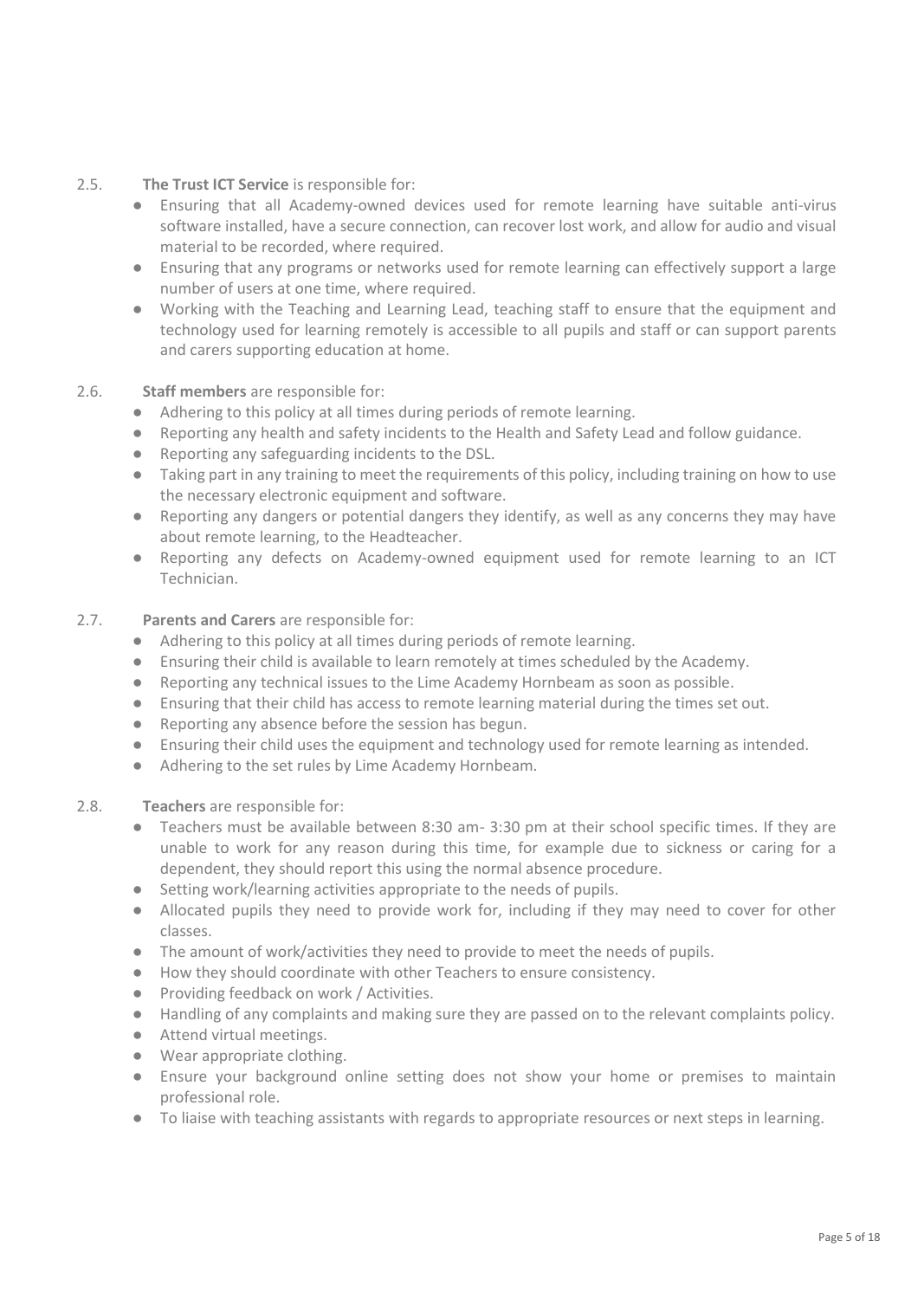- 2.9. **Teaching assistants** (when directed by SLT) are responsible for:
	- $\bullet$  Teaching assistants must be available between 8.30 3.30 pm. If they are unable to work for any reason during this time, for example due to sickness or caring for a dependent, they should report this using the normal absence procedure.
	- Wear appropriate clothing.
	- Ensure your background online setting does not show your home or premises to maintain professional role.
	- To liaise with teachers with regards to any questions about teaching and learning.
- 2.10. **Senior leaders/Allocated persons** are responsible for:-
	- Alongside any teaching responsibilities, senior leaders are responsible for:
		- o Coordinating the remote learning approach across Lime Academy Hornbeam
		- o Monitoring the effectiveness of remote learning –through Teaching and Learning reviews, regular meetings with teachers and leaders, reviewing work / activities set and/or reaching out for feedback from pupils and parents
		- o Monitoring the security of remote learning systems, including data protection and safeguarding considerations

#### **Who to contact**

- 3.1 If staff have any questions or concerns, they should contact the following individuals:
	- **Issues in setting work**: Billy Hawes (Brookfield House) & Gosia Klosek (William Morris)
	- **Issues with behaviour**: Billy Hawes (Brookfield House) & Gosia Klosek (William Morris)
	- **Issues with IT:** The Business Denise Daultry Assistant School Business Manager
	- **Issues with their own workload or wellbeing: Line Manager**
	- **Concerns about data protection:** Lorraine Drewe, School Business Manager
	- **Concerns about safeguarding** (DSLs): Sunita Bhamra, (Brookfield House & William Morris)
		- Ben Hawes, Gosia Klosek, George Lambrou, (William Morris) Billy Hawes, Laura Blatter (Brookfield House) Katrina Muir (Both Sites)

#### Samantha Bagshaw (Brookfield House)

#### **Data Protection**

- 4.1 This section of the policy will be enacted in conjunction with the Lime Trust Data Protection Policy.
- 4.2 Staff members will be responsible for adhering to GDPR principles when teaching remotely and will ensure the confidentiality and integrity of their devices at all times.
- 4.3 Sensitive data will only be transferred between devices if it is necessary to do so for the purpose of remote learning and teaching.
- 4.4 Any data that is transferred between devices will be suitably encrypted or have other data protection measures in place so that if the data is lost, stolen, or subject to unauthorised access, it remains safe until recovered.
- 4.5 Parents' and pupils' up-to-date contact details will be collected prior to the period of remote learning.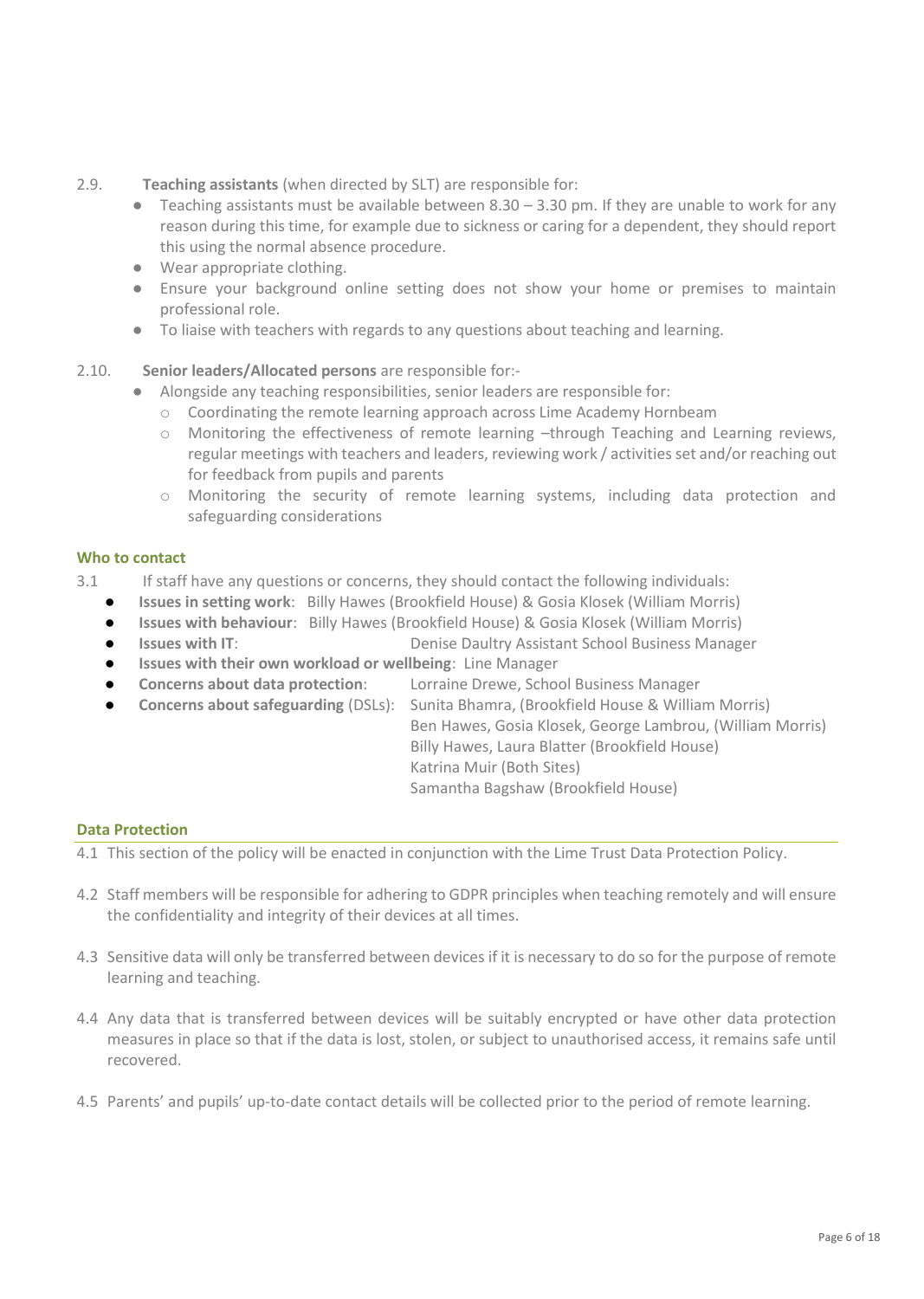- 4.6 All contact details will be stored in line with the Data Protection Policy. Please note:
	- Any breach of confidentiality of any type will be dealt with in accordance with the Trust **GDPR Policy**  for dealing with breaches under ICO guidelines.
	- Any intentional breach of confidentiality will be dealt with in accordance with the Trust's **Data Protection Policy**.

#### **Online Safety**

- 5.1 This section of the policy will be enacted in conjunction with Lime Academy Hornbeam's **Child Protection and Safeguarding Policy**.
- 5.2 All staff and pupils using video communication (where this is deemed appropriate) must:
	- Be situated in a suitable 'public' living area within the home with an appropriate background 'private' living areas within the home, such as bedrooms, are not permitted during video communication.
	- Use appropriate language this includes others in their household.
	- Maintain the standard of behaviour expected in Lime Academy Hornbeam.
	- Use the necessary equipment and computer programs as intended.
	- Not record, store, or distribute video material without permission.
	- Ensure they have a stable connection to avoid disruption to lessons.
	- Always remain aware that they are visible if the offer is live delivery.
- 5.1 Lime Academy Hornbeam will consider whether one-to-one sessions are appropriate in some circumstances, e.g. to provide support for pupils with further complex needs or in situations of crisis. This will be decided and approved by the SLT, in collaboration with the teacher and may include an observer at both ends of the live feed, a TA for example.
- 5.2 We will risk assess the technology used for remote learning prior to use and ensure that there are no privacy issues or scope for inappropriate use.
- 5.3 We will consult with parents prior to the period of remote learning about what methods of delivering remote teaching are most suitable – alternate arrangements will be discussed with parents.
- 5.4 We will ensure that all owned equipment and technology used for remote learning has suitable anti-virus software installed, can establish secure connections, can recover lost work, and allows for audio and visual material to be recorded or downloaded, where required.
- 5.5 We will communicate to parents via letter, email or telephone about any precautionary measures that need to be put in place if their child is learning remotely using their own/family-owned equipment and technology, e.g. ensuring that their internet connection is secure. Our pupils will need support when using technology at home.
- 5.1 During the period of remote learning, Lime Academy Hornbeam will maintain regular contact with parents and carers to:
	- Reinforce the importance of children staying safe online.
	- Ensure parents are aware of what their children are being asked to do, e.g. sites they have been asked to use and staff they will interact with.
	- Expect parents to regularly check controls on devices and internet filters can block malicious websites.
	- Direct parents to useful resources to help them keep their children safe online.

5.9 We will not be responsible for providing access to the internet off the premises and will not be responsible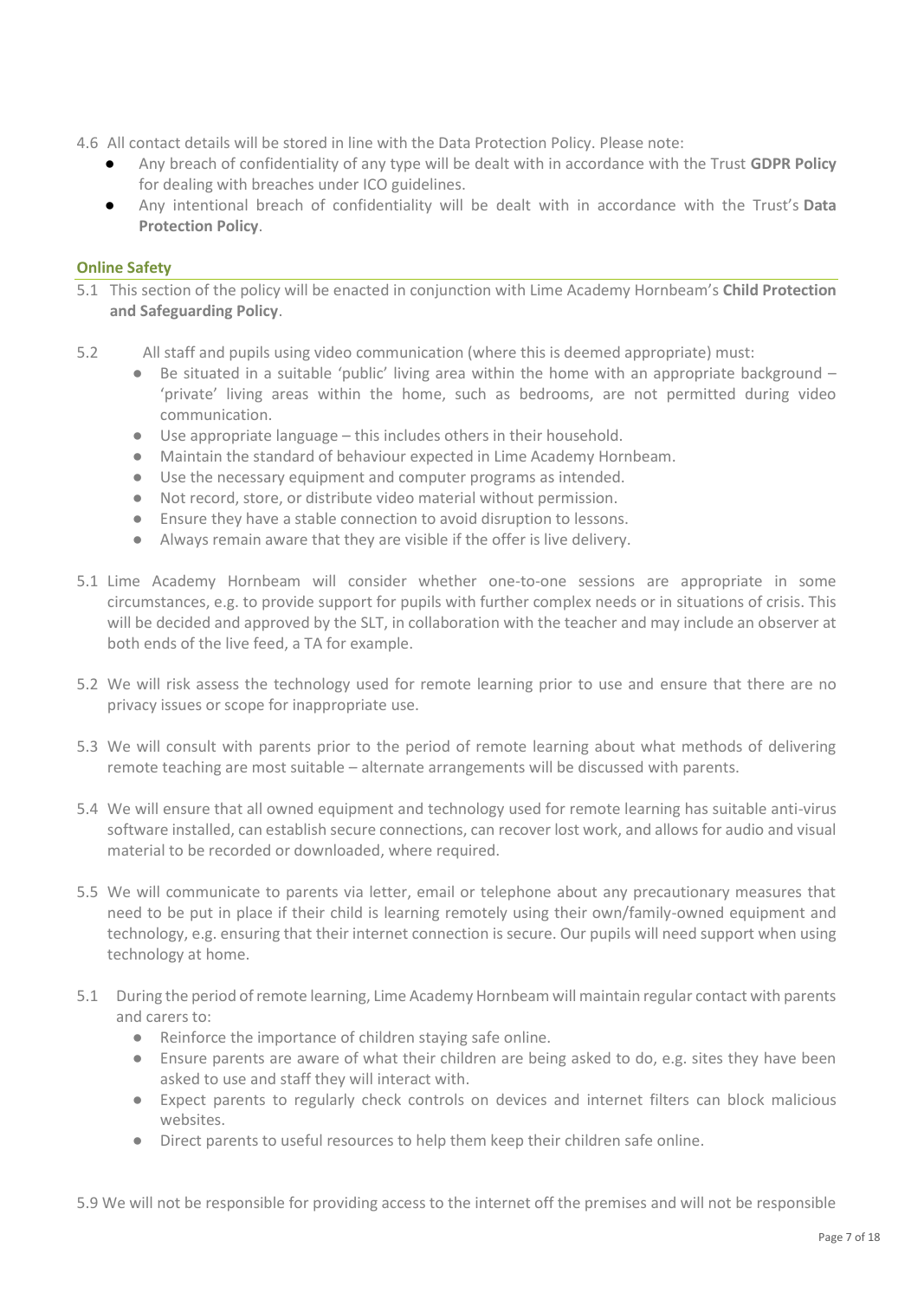for providing online safety software, e.g. anti-virus software, on devices not owned by Lime Academy Hornbeam or the Trust.

#### **Monitoring**

6.1 Staff will monitor the academic progress of pupils with and without access to the online learning resources and discuss additional support or provision during a teaching and learning review.

#### **Resources**

#### **Learning materials**

- 7.1 For the purpose of providing remote learning, we may make use of:
	- Work booklets
	- Online learning portals, including a shared portal hosted by the LA. For this purpose, instruction will be given about the colour block area which should be accessed for learning activities. Other websites may also be used.
	- Other Educational websites including EFL (or similar) where appropriate
	- Practical activities which can be supported or delivered at home
	- Recorded webinars or similar
	- Pre-recorded video or audio lessons
	- Live lessons where a suitable presence in the classroom is required (learning robots)
	- Sensory resources
	- Activities based upon the advice of a speech and language, OT or physiotherapist
- 7.2 Reasonable adjustments will be made to ensure that all pupils have access to the resources needed for effective remote learning. Where further changes are made to EHCP provision this will be recorded in Form M or similar in discussion with parents and carers.
- 7.3 Lesson plans will be adapted to ensure that the curriculum remains fully accessible via remote learning, where practical – where this is not practical, we will ensure pupils can catch up on these areas of the curriculum when they return in discussion with parents and carers.
- 7.4 Teaching staff will liaise with the SLT/Teaching, Learning Leads and other relevant members of staff to ensure all pupils remain fully supported for the duration of the remote learning period.
- 7.5 Any defects or issues with remote learning resources will be reported as soon as possible to the relevant member of staff.
- 7.6 Pupils will be required to use their own or family-owned equipment to access remote learning resources, unless we agree to provide or loan equipment, e.g. laptops when and if these are available
- 7.7 Pupils and parents will be required to maintain the upkeep of any equipment they use to access remote learning resources.
- 7.1 Teaching staff will oversee progression for the duration of the remote learning period and will review and provide feedback.
- 7.2 The arrangements for any 'live' classes, e.g. webinars, will be communicated via email in advance, telephone no later than one day before the allotted time and kept to a reasonable length of no more than one hour per session.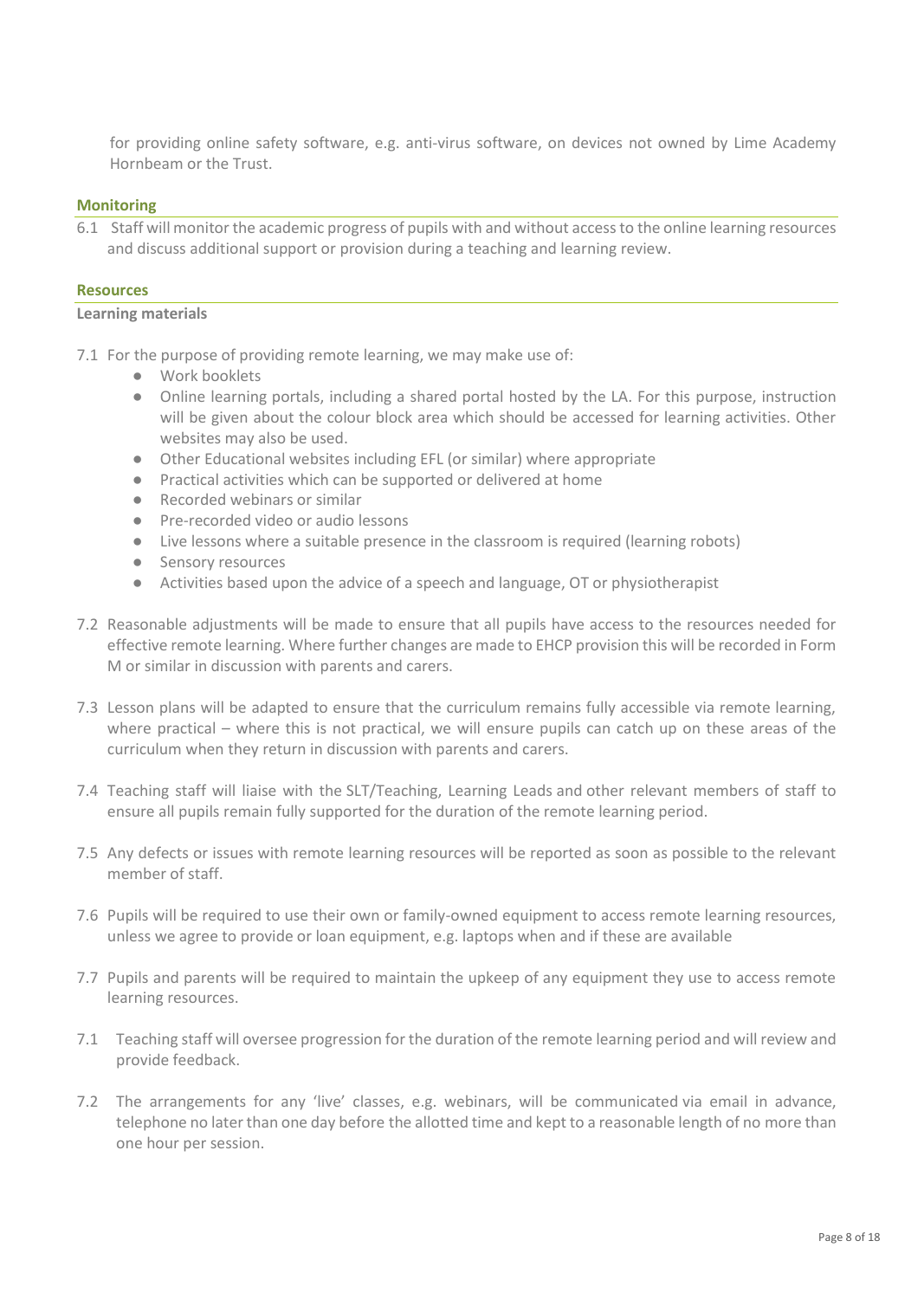7.3 The ICT service staff member is not responsible for providing technical support for equipment that is not owned by Lime Academy Hornbeam or the Lime Trust.

#### **Safeguarding**

- 8.1 This section of the policy will be enacted in conjunction with our **Child Protection and Safeguarding Policy**, which has been updated to include safeguarding procedures in relation to remote working.
- 8.2 The **Headteacher and DSL** will identify 'vulnerable' pupils (pupils who are deemed to be vulnerable or are at risk of harm) via risk assessment prior to the period of remote learning.
- 8.3 The **DSL** will arrange for regular contact to be made with vulnerable pupils, prior to the period of remote learning.
- 8.4 Phone calls made to vulnerable pupils will be made using Lime Academy Hornbeam phones where possible. Where this is not possible; hide personal number (via use of 141 prefix) if working from home, for example in the case of remote working when bubble closure
- 8.5 The **DSL** will arrange for regular contact with vulnerable pupils **once** per **week** at minimum, with additional contact, including home visits, arranged where required and with the agreements of parents/carers.
- 8.6 All contact with vulnerable pupils will be recorded in line with the safeguarding procedures in the setting and suitably stored on the MyConcern system in line with the data protection policy.
- 8.7 The **DSL** will keep in contact with vulnerable pupils' social workers or other care professionals during the period of remote working, as required.
- 8.8 All home visits must:
	- Have at least one suitably trained individual present.
	- Be suitably recorded on MyConcern , so that the DSLs has access to them.
	- Actively involve the pupil and parents/carer.
- 8.9 Vulnerable pupils/families will be provided with a means of contacting the **DSL** or any other relevant member of staff – this arrangement will be set up by the **DSL** prior to the period of remote learning.
- 8.10 The **DSL** will review safeguarding cases or referrals and meet (in person or remotely) with the relevant members of staff **once** per **week** to discuss new and current safeguarding arrangements for vulnerable pupils learning remotely.
- 8.11 All members of staff will report any safeguarding concerns to the **DSL** immediately.
- 8.12 Pupils and their parents will be encouraged to contact the **DSL** if they wish to report safeguarding concerns, e.g. regarding harmful or upsetting content or incidents of online bullying. The Lime Academy Hornbeam will also signpost families to the practical support that is available for reporting these concerns.

#### **Monitoring arrangements**

- 9.1 This policy will be reviewed on an **annual basis** by the **Headteacher**.
- 9.2 Any changes to this policy will be communicated to all members of staff and other stakeholders.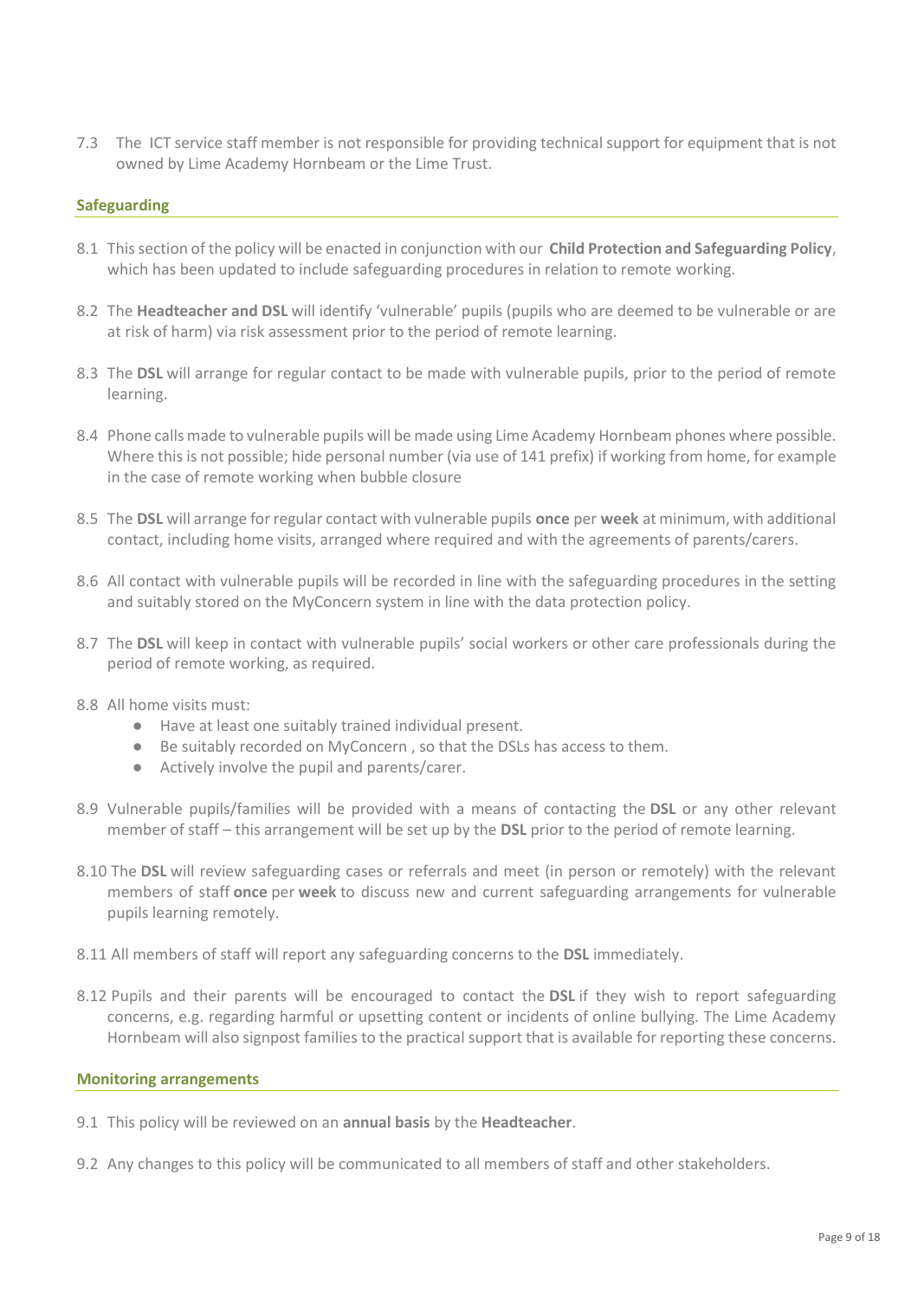#### **Further closure**

- 10.1 If further closures or measures are announced, the policy will be reviewed and changed in accordance with government guidance for educational settings.
- 10.2 All staff will be informed before any changes occur.
- 10.3 All parents and guardians will be informed before any changes occur.

#### **Conclusion**

By introducing Remote Learning to our Teaching and Learning practices, we aim to encourage an inclusive approach to education which achieves better outcomes for our pupils at Lime Academy Hornbeam.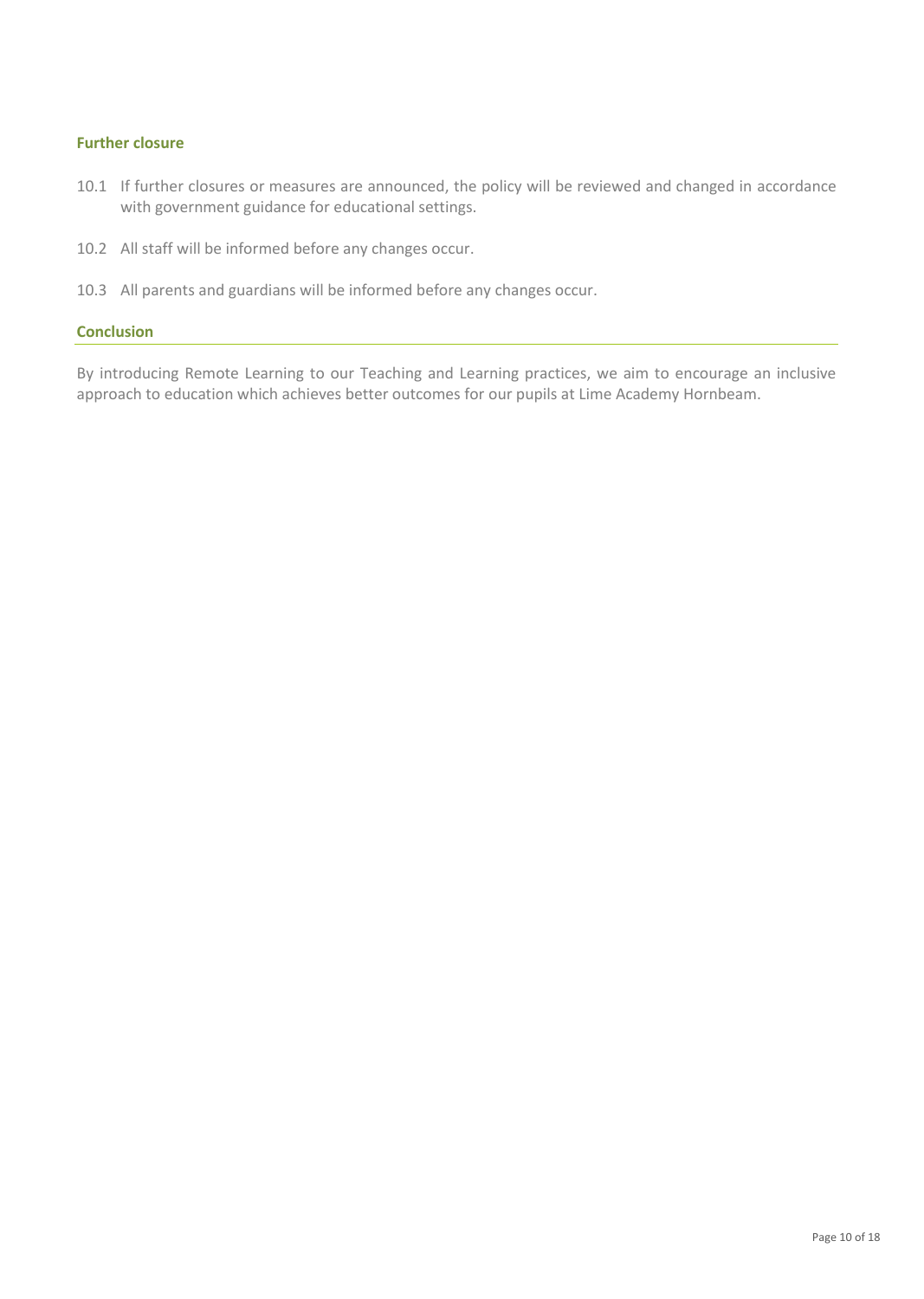

# **Lime Academy Hornbeam Remote Learning – Brookfield House Campus**

#### **Remote learning expectations for when the whole class is at home:**

If the whole or majority of the class are at home for any period of time, we must enable them to access their daily learning remotely. We use Evidence for Leaning (EfL Activity Channel [https://www.evidenceforlearning.net/eflactivitychannel/\)](https://www.evidenceforlearning.net/eflactivitychannel/) as the platform to provide parents/ carers and their children, with a range of stimulating and challenging activities. This must include:

- A weekly timetable that shares the topic/theme/book of the week and highlights the activities/ subjects
- A daily e-mail to parents (cc SLT) outlining the day's lessons, directing them onto the EfL Activity page. This is to be sent by 10am
- A daily greeting video from the class teacher to introduce the day live or a video recording
- Daily home learning activities for the following subject areas: My Communication/ Literacy, My Thinking/Cognition and Sensory Play (learning through play) via EfL
- Any additional digital resources i.e. IXL, Lexia, PurpleMash tasks, HelpKidzLearn should be included in the weekly timetable
- The family must receive a regular (weekly) welfare call to check that they are accessing the learning and if they need any support

For each EfL activity, it must include:

- A brief description about the activity
- Up to 3 videos or photos, e.g. modelling activities for parents, carer and the learner
- Written instructions and notes about the activity using this template:

| Topic:                |
|-----------------------|
| Areas of Learning:    |
| Learning Objectives:  |
| Resources:            |
| Instructions / Steps: |
|                       |

- $\bullet$  Web-links (e.g. links to websites that support or form part of the activity resource e.g. YouTube, your school's favourite online resources etc.)
- PDF resources (e.g. worksheets, cut-outs, etc.) that can be downloaded and printed by families, carers or the learner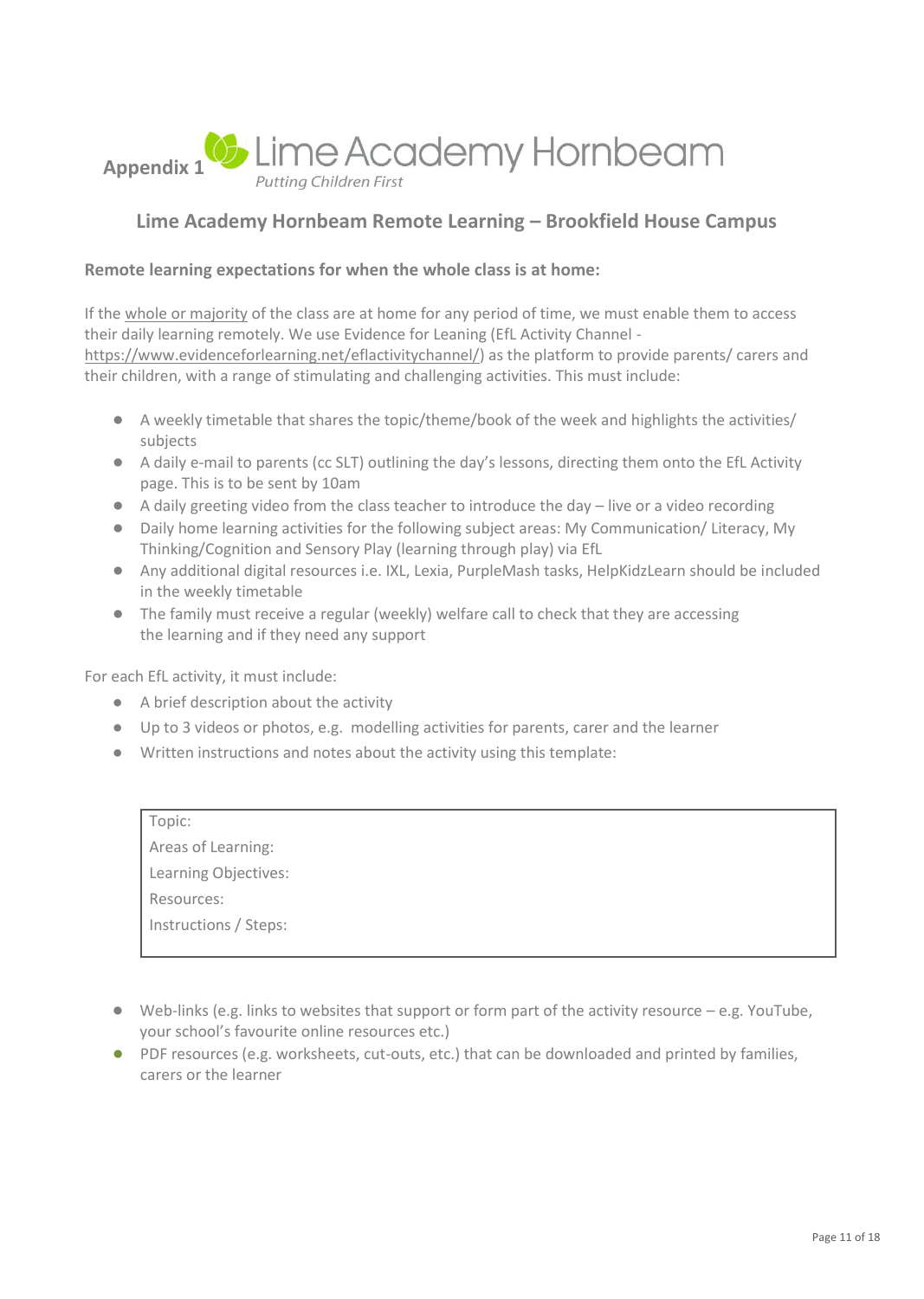#### **Remote learning expectations for when a small group of students in your class are doing learning at home:**

If one or a small group of your students are at home isolating or for other reasons (not related to sickness) for any period of time, we must enable them to access their daily learning remotely. We use Evidence for Leaning (EfL Activity Channel) as the platform to provide parents/ carers and their children, with a range of stimulating and challenging activities. This must include:

- A weekly timetable that shares the topic/theme/book of the week and highlights the activities/ subjects.
- A weekly email (cc SLT) to parents outlining the activities for the week, directing them onto EfL Activity page for activities and onto online learning resources for Sensory Play activities.
- A short daily greeting video from the class teacher to introduce the day i.e. it can be a recording of the teacher leading circle time.
- A pack of home learning activities, via EfL Activity Channel, covering 5 days of worth of activities for the following subject areas: My Communication/ Literacy, My Thinking/ Cognition.
- Any additional digital resources i.e. IXL, Lexia, PurpleMash tasks, HelpKidzLearn should be included in the weekly timetable.
- The family must receive a regular (weekly) welfare call to check that they are accessing the learning and if they need any support.

For each EfL activity, it must include:

- A brief description about the activity
- Up to 3 videos or photos, e.g. modelling activities for parents, carer and the learner
- Written instructions and notes about the activity using this template:

| Topic:                |  |
|-----------------------|--|
| Areas of Learning:    |  |
| Learning Objectives:  |  |
| Resources:            |  |
| Instructions / Steps: |  |
|                       |  |

- $\bullet$  Web-links (e.g. links to websites that support or form part of the activity resource  $-e.g.$  YouTube, your school's favourite online resources etc.)
- PDF resources (e.g. worksheets, cut-outs, etc.) that can be downloaded and printed by families, carers or the learner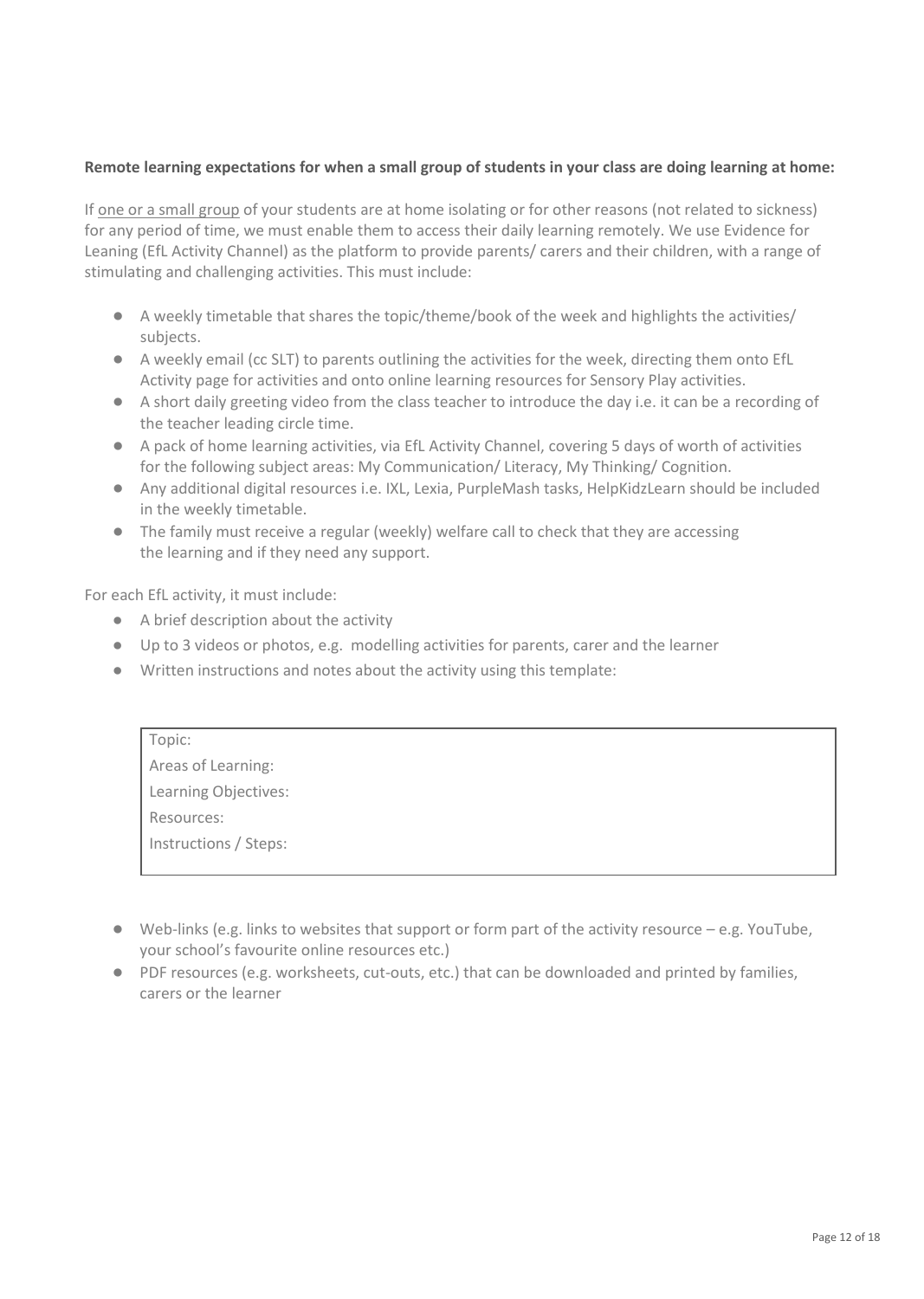# **Examples:**

An example of an Activity posted on EfL activity channel.

| Lime Academy Hornbeam                                                                                                                                                                                                                          |
|------------------------------------------------------------------------------------------------------------------------------------------------------------------------------------------------------------------------------------------------|
| Activities v<br>Insights ~<br>Frameworks<br>Evidence<br>Documents.<br>Tags<br>Assessment Books                                                                                                                                                 |
| <b>Sensory Story - Harvest</b><br>It's Harvest Day at Brookfield House today! Let's celebrate together with this harvest sensory story.<br>At Home<br>Physical Davelopment<br>: My Thinking<br>: My Creativity<br>: My Body<br>Fri Oct 16 2020 |
| story<br>Topic: Our World<br>Areas of Learning: My Communication and Literacy, Me and My Community<br>Learning objectives: To remain engaged for a story. To be familiar with harvest.                                                         |
| Resources:<br>· Story video<br>• Youtube song (link provided)                                                                                                                                                                                  |
| PDF of the story for parents to retell the story<br>۰<br>· Sensory items: water spray, yellow fabrics/ blanket/ paper, peas, a harvest bowl                                                                                                    |
| Instructions/Steps:                                                                                                                                                                                                                            |
| I. Engage your child for story time with a harvest song<br>2. Watch the sensory story led by teacher.<br>3. Re-enact the story using your own props.                                                                                           |
| <b>Extended activities:</b>                                                                                                                                                                                                                    |
|                                                                                                                                                                                                                                                |
| . More activities and questions available at the end of the story on the pat                                                                                                                                                                   |
| Don't forget to take some photos of your story time and share with your teacher!                                                                                                                                                               |
| Activity Links<br>Harvest samba song                                                                                                                                                                                                           |
| Harvest dance song                                                                                                                                                                                                                             |
| Activity PDFs                                                                                                                                                                                                                                  |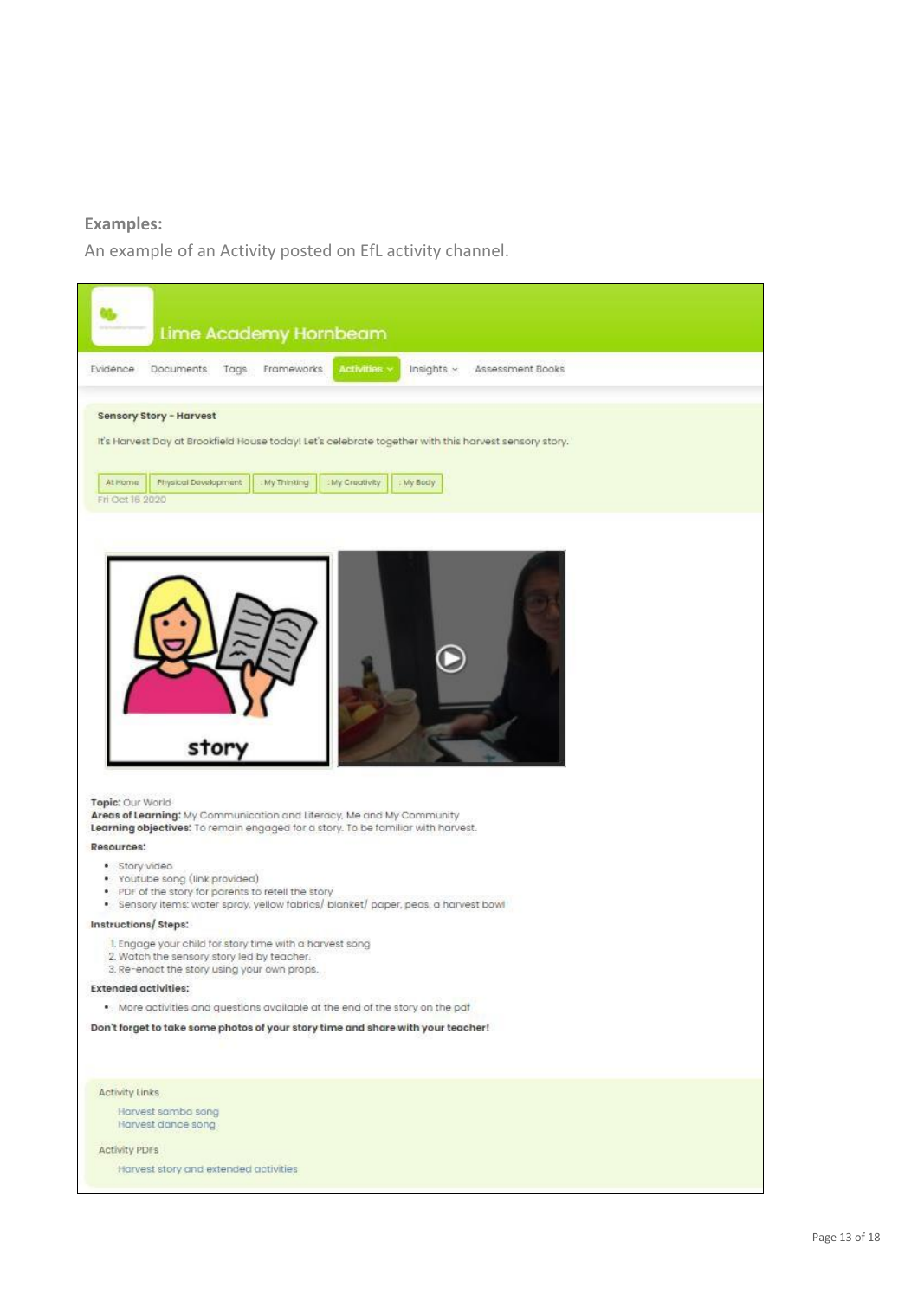**An example of a weekly timetable:**

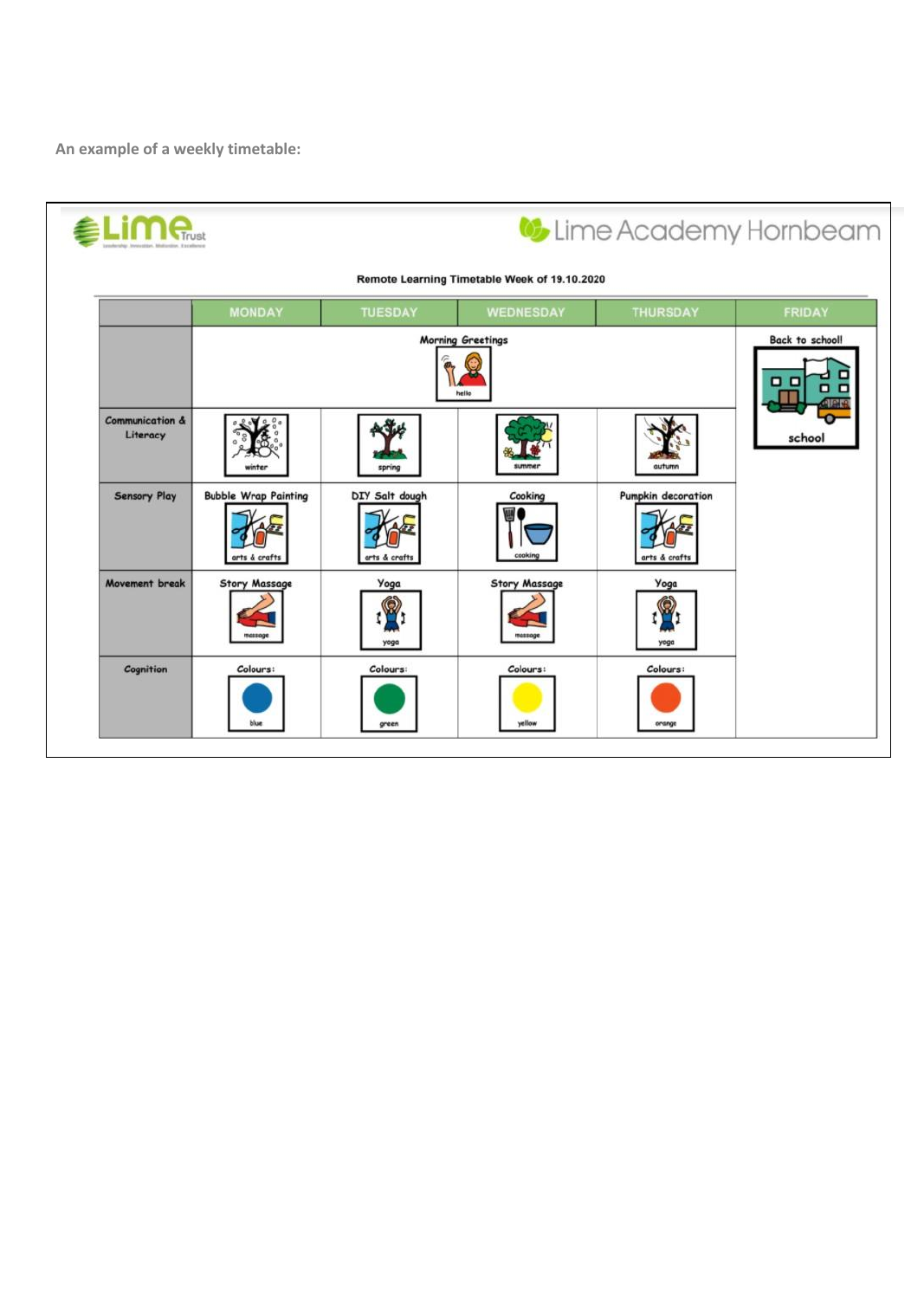#### **An example of an e-mail sent to parents to inform them of the weekly activity.**

#### Remote Learning 19.10.2020 D

☆

#### Carmen Lau <carmen.lau@hornbeamacademytrust.com>

ē

 $\ddot{\cdot}$ 

#### Mon, 19 Oct, 09:52 to Mielie, Angela, Beth, bcc: shaziahafiz, bcc: Tartavaselena, bcc: shazia, bcc: sonia\_yasir123, bcc: Salim, bcc: allamakram, bcc: michael.jemmeson, bcc: maureencuddy, bcc: vorn < Dear Parent

For our remote lessons this week, we will be focusing on The Seasons as part of our wider topic of Our World. Please find attached a timetable of our activities this week.

- . Our morning greetings to you (learning to sign Makaton together)
- Let's learn about Winter
- What is Blue?
- · Story Massage
- · Sensory play: Let's make bubble wrap painting!

Please access these remote lessons through the Parent Portal on Evidence for Learning. You will need your website link and password. Don't forget to take photos and videos of your amazing home learning and upload them onto EfL!

If you are struggling to get access to EfL, please contact the school office or email me directly. Please do let me know if you are not able to access these remote lessons for any reasons and I will sort alternative remote learning for your child.

Many thanks.

Carmen Lau Progress Lead Teacher

Tel: 020 8527 2464 (Brookfield House Campus)

#### Lime Academy Hornbeam Putting Children First

Lime Academy Hornbeam, Brookfield House Campus, Alders Avenue, Woodford Green IG8 9PY.

w.limeacademyhombeam.london

The Lime Trust, T/A Lime Academy Hombeam, is a company limited by guarantee and exempt charity. CN: 09297519 RO: 70-72 New Road, London E4 8ET.

CONFIDENTIALITY NOTICE: The information contained in this e-mail is intended only for the individual, persons or entity to whom it is addressed. It may contain privileged and confidential information and, if you are not th intended recipient, you must not read, copy or distribute it, nor take any action in reliance upon it. If you have received this e-mail in error, please inform the sender as soon as possible and delete the e-mail from your



You can use bcc to blind copy in parents' email addresses so it is confidential.

Remember to cc SLT in your emails.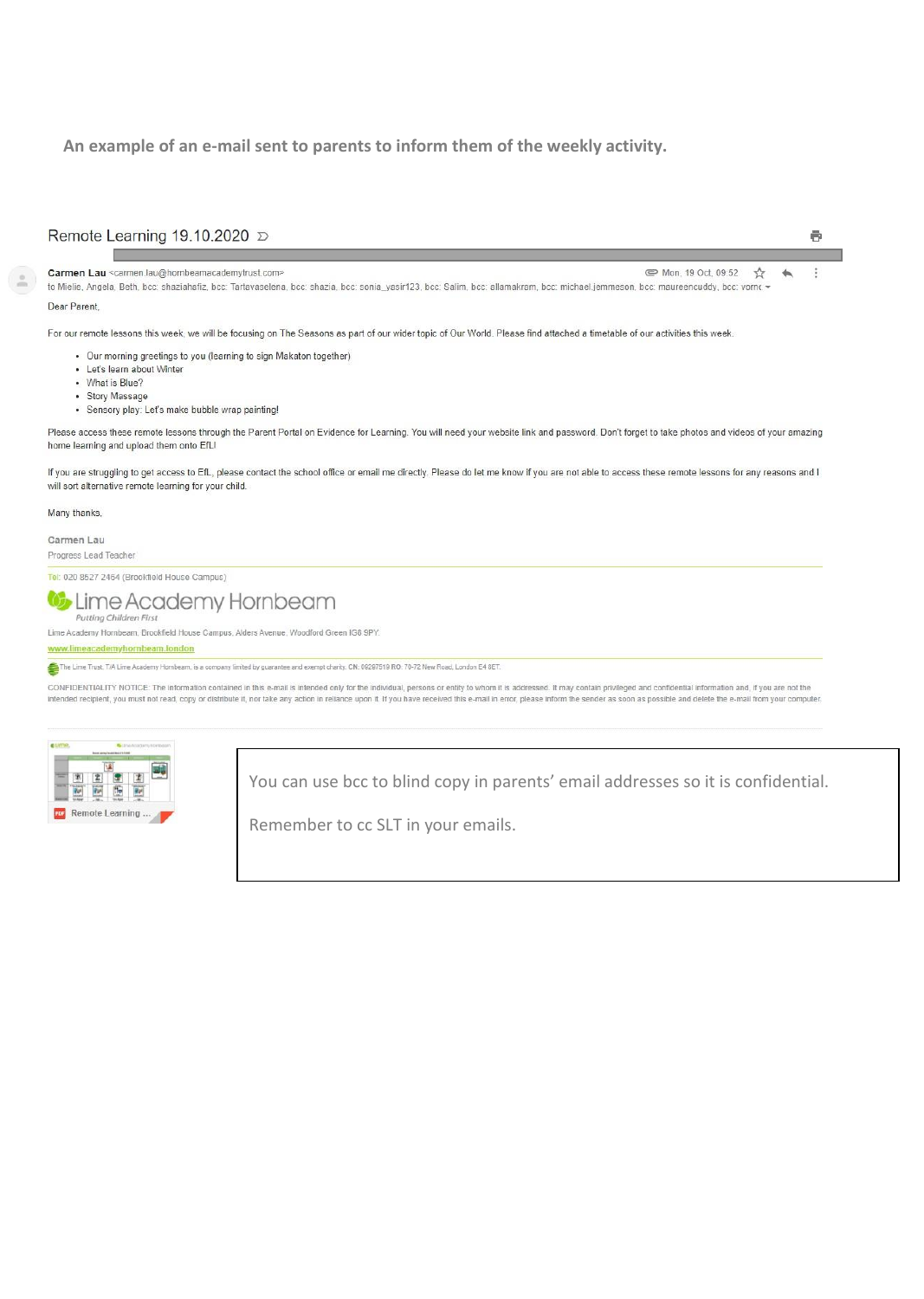

**Appendix 2**

# **Lime Academy Hornbeam Remote Learning – William Morris Campus**

# **Remote learning expectations for when the whole class is at home:**

If the whole or majority of the class are at home for any period of time, we must enable them to access their daily learning remotely. Depending on the pupils' abilities to access a computer we use two different platforms: **Google classroom** for pupils who are able to use and have access to a computer with internet connection and **Evidence for Learning** for pupils who need adult support to access online learning. EFL can be accessed using a smart phone. The pupils who don't have access to a computer or a smart phone will access their learning through hard copies homework learning packs mailed to their home address.

# **Online learning using Google Classroom and Google Meets**

- Each class will have their virtual class on Google classroom.
- The teachers will use Google Meets to stream online lessons following the agreed timetable.
- Pupils and staff will access the Google classroom using their school email address.
- Pupils should retain structure to their working day starting with log-in on their Google classroom account at 9.00.
- The teacher will post a weekly timetable that shares the topic/theme/book of the week and highlights the activities/ subjects.
- Check Google classroom to see the posts/resources for each subject
- Daily assignments on Maths and English lessons
- Weekly assignments on Wellbeing, Cooking, Art and Humanities
- The pupils will have logins to Pupils google Drive resources where they can access further resources on Wellbeing, Cooking, Art and Humanities.
- Complete all set work and, if requested, to hand in work on Google classroom
- Use designated 'Google classroom feedback forum to communicate with their teachers and ask questions if they do not understand/require help. Alternatively, they may need to email the teacher as appropriate/if they are having difficulties.
- The teacher can post assignments using online learning platforms such as Lexia, BKSB and IXL.
- Pupils have their own logins on these online platforms so the teachers can track the progress.
- Parents and carers are expected to encourage and support their children's work, including finding an appropriate place to work, checking that set work is completed and ensuring they have some structure to the working day: start and finish times and appropriate breaks.
- Contact the pupil's tutor if there are any concerns.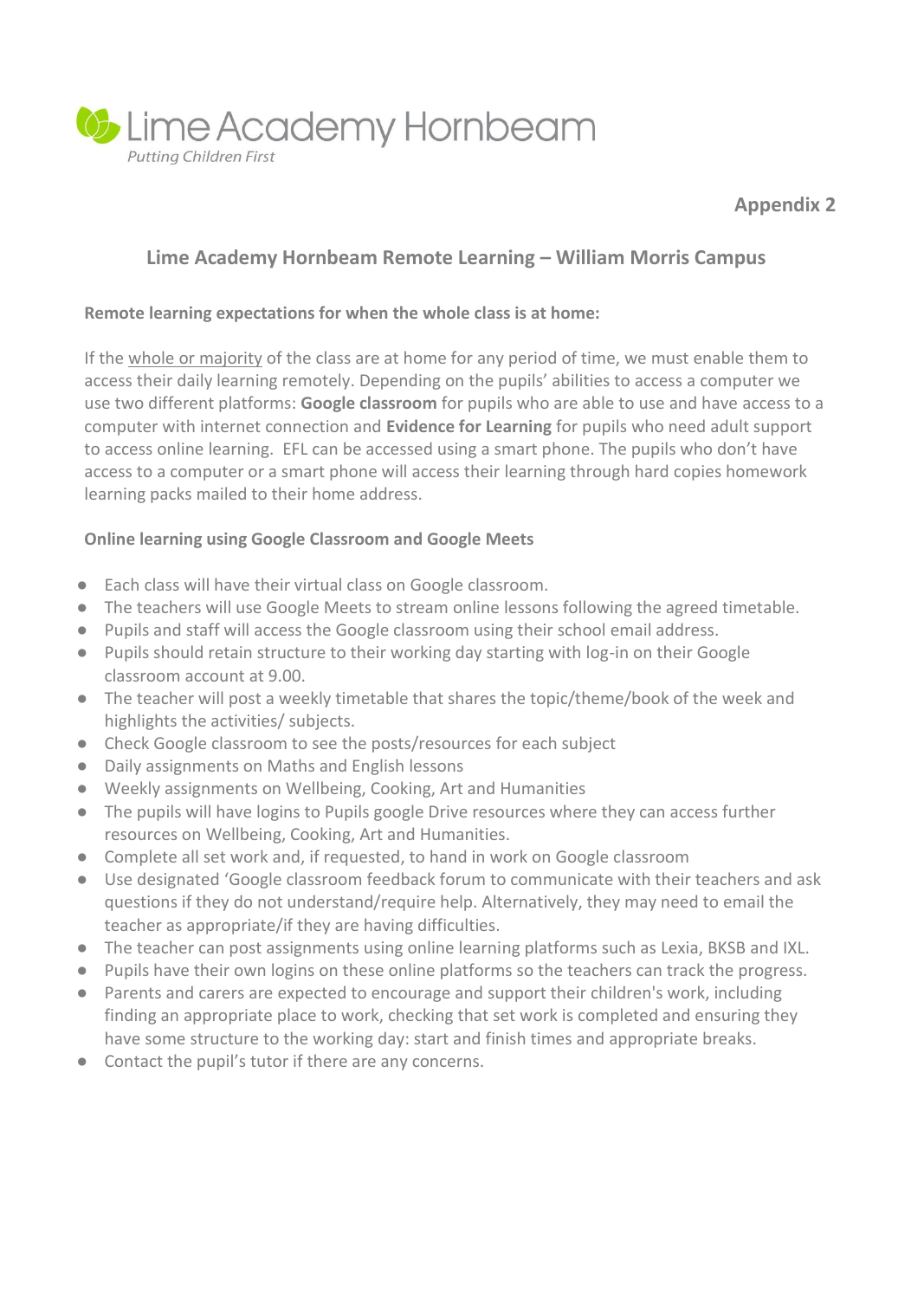### **Online learning using Evidence for learning**

For pupils who are not able to use a computer independently and need adult support to access the online learning, we use Evidence for Leaning (EfL Activity Channel -

[https://www.evidenceforlearning.net/eflactivitychannel/\)](https://www.evidenceforlearning.net/eflactivitychannel/) as the platform to provide parents/ carers and their children, with a range of stimulating and challenging activities.

- A weekly timetable that shares the topic/theme/book of the week and highlights the activities/ subjects.
- A daily e-mail to parents (cc SLT) outlining the day's lessons, directing them onto EfL Activity page. This is to be sent by 10am.
- $\bullet$  A daily greeting video from the class teacher to introduce the day  $-$  live or a video recording.
- Daily home learning activities for the following subject areas: My Communication/ Literacy, My Thinking/Cognition and Sensory Play (learning through play) via EfL.
- Any additional digital resources i.e. IXL, Lexia, PurpleMash tasks, HelpKidzLearn should be included in the weekly timetable.
- The family must receive a regular (weekly) welfare call to check that they are accessing the learning and if they need any support.

For each EfL activity, it must include:

- A brief description about the activity
- Up to 3 videos or photos, e.g. modelling activities for parents, carer and the learner
- Written instructions and notes about the activity using this template:

| Topic:                |
|-----------------------|
| Areas of Learning:    |
| Learning Objectives:  |
| Resources:            |
| Instructions / Steps: |
|                       |

- $\bullet$  Web-links (e.g. links to websites that support or form part of the activity resource e.g. YouTube, your school's favourite online resources etc.)
- PDF resources (e.g. worksheets, cut-outs, etc.) that can be downloaded and printed by families, carers or the learner